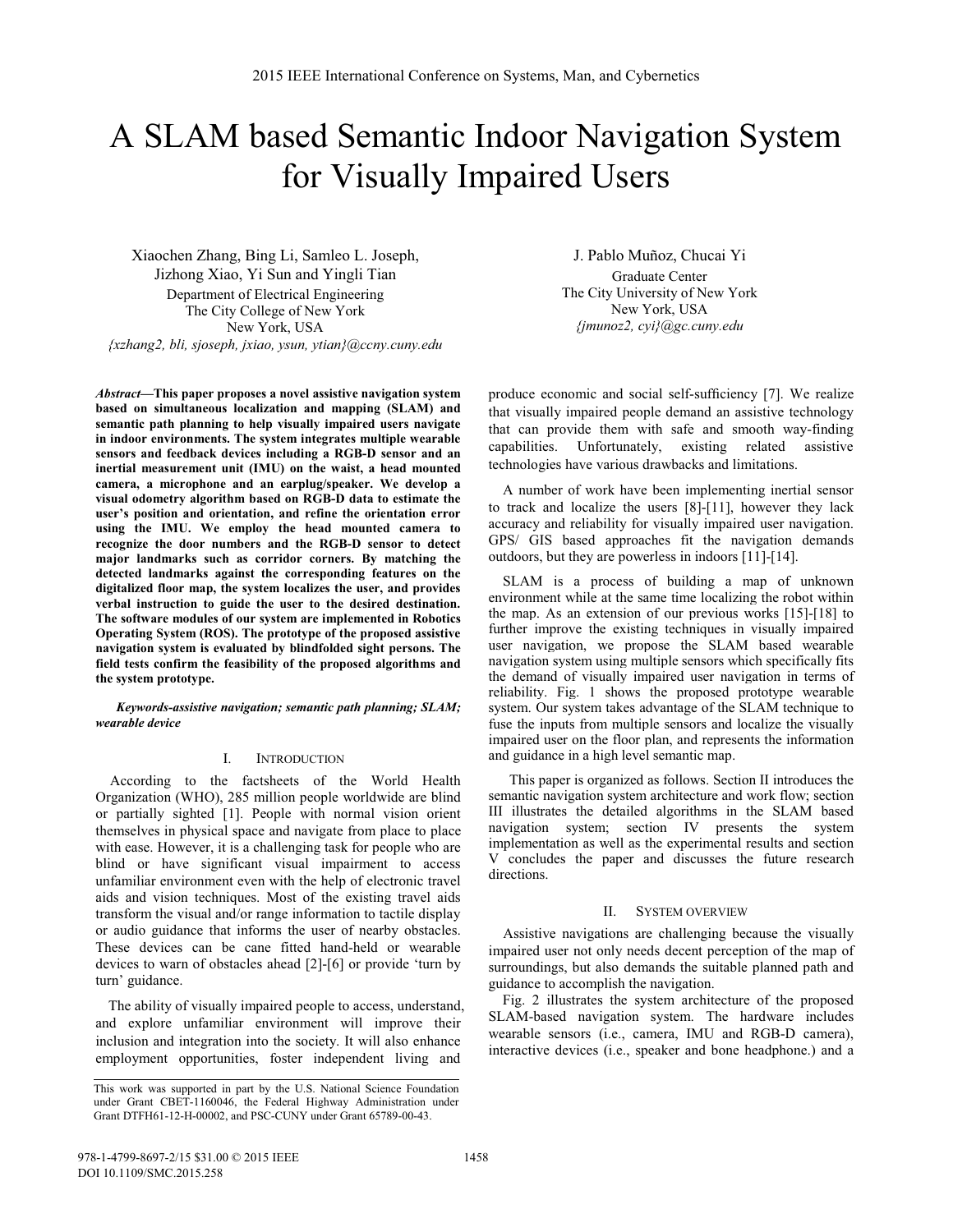processing unit (i.e., laptop). The software is composed by nine cooperative sub-modules.



Figure 1. The proposed wearable system is composed by backpacked laptops, a microphone, a speaker, a RGB-D sensor with IMU and a head mounted camera.



Figure 2. System architecture of the proposed frame-work.

To clarify the functionality of them, we also present the navigation scene while introducing the software sub-modules as follows. As requested by the Fire Departments in most cities in US, floor plans shall be posted at the entrances to all required exit stairs, every elevator landing, and immediately inside all public entrances to the public buildings. Thus, a visually impaired user can use the head mounted camera to scan and extract the floor plan before digitalizing it into a grid/ semantic map, using the **floor plan digitalization module,** right after he enters a building or leaves an elevator. The user needs to let the system know the destination room through the **speech recognition module**, so as to trigger the navigation. While moving, the user is localized by the **visual odometry module** using RGB-D camera [19]. The user can request the detection of room number by the **door number extraction module** using camera, when he touches the door. In the meantime, the corners will be automatically detected by the **corner and wall detection module** using depth images from RGB-D camera. The door numbers and corners are regarded as landmarks so as to match against the digitalized floor plan map as well as update the particles through **SLAM module**. The IMU is equipped to complement the orientation errors. A further orientation revising is performed through the **corner and wall detection module**. The path is planed through the **path planning module**, and be delivered to the user as motion commands and hints through the **text to speech module**.

# III. SLAM BASED LOCALIZATION

SLAM is a technology successfully used in robotic navigation, which maintains a probabilistic representation of both the subject's pose and the locations of landmarks (i.e., the "belief" of subject's location and a "map" denoted with landmarks), and refine the pose representation and map in two steps (i.e., motion and correction steps) recursively. In the motion step, the robot pose is predicted using the robot motion model. In the correction step, observations of landmarks are used to refine the probabilistic pose representation against the map, while at the same time updating the map with latest detected landmarks.

The SLAM based navigation system is built on our previous work [15]-[18]. We introduce an approach to seamlessly feed inputs from multiple sensors to the SLAM framework, so as to localize the user in the navigation scenario.

#### *A. Visual odometry and local planar mapping*

We apply the previous work -- fast visual odometry using RGB-D camera [19] to provide raw pose of the user. It aligns sparse features observed in the current RGBD image against a model of previous features. The model is persistent and dynamically updated from new observations using a Kalman Filter. The algorithm is capable of closing small-scale loops in indoor environments online without any additional SLAM back-end techniques.

## *B. Visual semantics*

In order to make the user aware of their physical locations, contextual information from visual landmarks such as floor plan including signage, room number and corners are parameterized to the digitalized semantic map, as shown in Fig. 4.

#### *1) Floor map digitalization*

A heuristic method of extracting layout information from a floor plan, which employs room numbers and corners, etc., to infer landmarks and way points is used as our previous work [16]. We implement a rule-based method to localize the position of all room number labels as Fig. 5. As shown in Fig. 4, the semantic data is organized in an adjacency matrix where the coordinates indicate the connectivity between two anchors.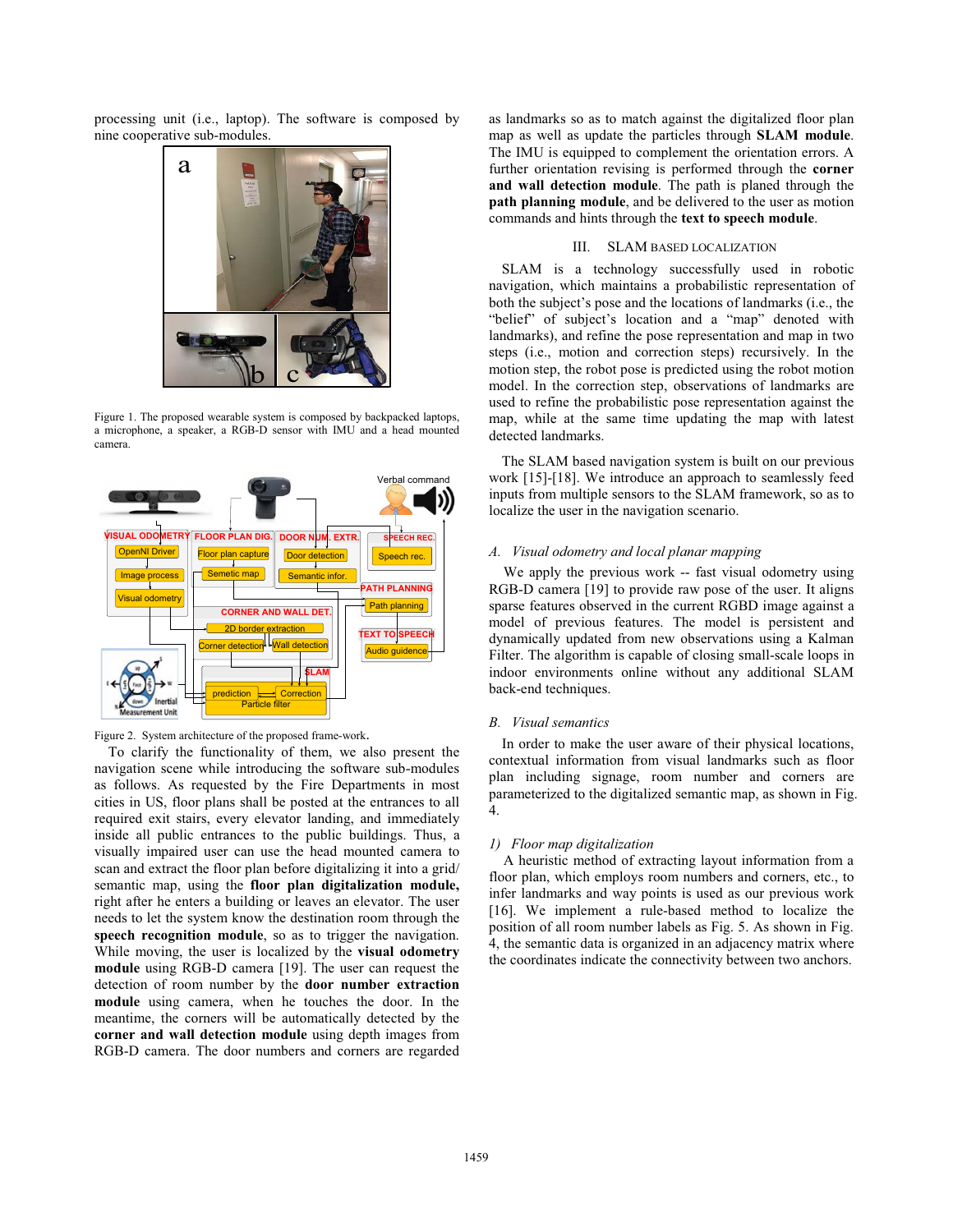

Figure. 5. The room numbers are extracted during the map digitalization [18].

# *2) Landmark extraction and matching*

The visual landmarks in the immediate vicinity of the user such as room numbers and corners are extracted to localize the user.

*2.1)* we use a novel optical character recognition algorithm [20] to localize the user, when the user travels to the corresponding physical locations.

*2.2)* we use the real-time depth image from the RGB-D camera to detect corners. Specifically, we align the consequential depth images from time to time using the raw poses obtained by visual odometry. Then, the border is extracted after projecting the depth image in to horizontal plane.

# *C. Human machine interaction*

Similar to most of the peer works, we use **speech recognition** and **text to speech** to bridge the perceptions of the user and system. Details of the implementation using open source libraries [21] [22] are illustrated in section V.

## *D. Localization using particle filter*

Taking advantage of the integrated sensors, the prediction phase adopts motion estimations from visual odometry module and IMU, while the correction phase receives landmark confirmations from door number extraction module as well as corner and wall detection module.

#### *1) Particle filter*

Particle filter is used to estimate the pose distribution of the subject. The observation of landmarks is used to correct the particles while the odometry is used in the motion model. Samples of consequential particle filer updates are shown in Fig. 6.

## *2) Floor map and landmark matching*

Notably the localization is meaningful only if it successfully localizes the user on the floor map in global map (global frame) – e.g. the digitalized floor plan in this context.

We set up a global frame on the digitalized floor map which is regarded as the ground truth. At each step, the visual odometry algorithm [19] processes the RGB-D data to estimate the pose of the visually impaired user and represent it in VO frame whose origin is located at the initial position when the system starts.





Figure 4. The semantic map is created based on a captured floor plan image. The upper half shows an image contains the floor plan is captured near an elevator, and the floor plan area is extracted. The lower half shows the digitalized semantic map and its semantic data after extraction.



Figure 6. Samples of consequential particle filter updates on the global frame (floor plan): (a) shows the particle initialization; (b) shows the particles after the initial perception update after detecting a room by its room number; (c) shows the particles after a few steps of motion updates without knowing the heading orientation; (d) shows the particles after another perception update of another room; (e) shows the particle updates after a few steps motion updates after acknowledging the raw heading orientation.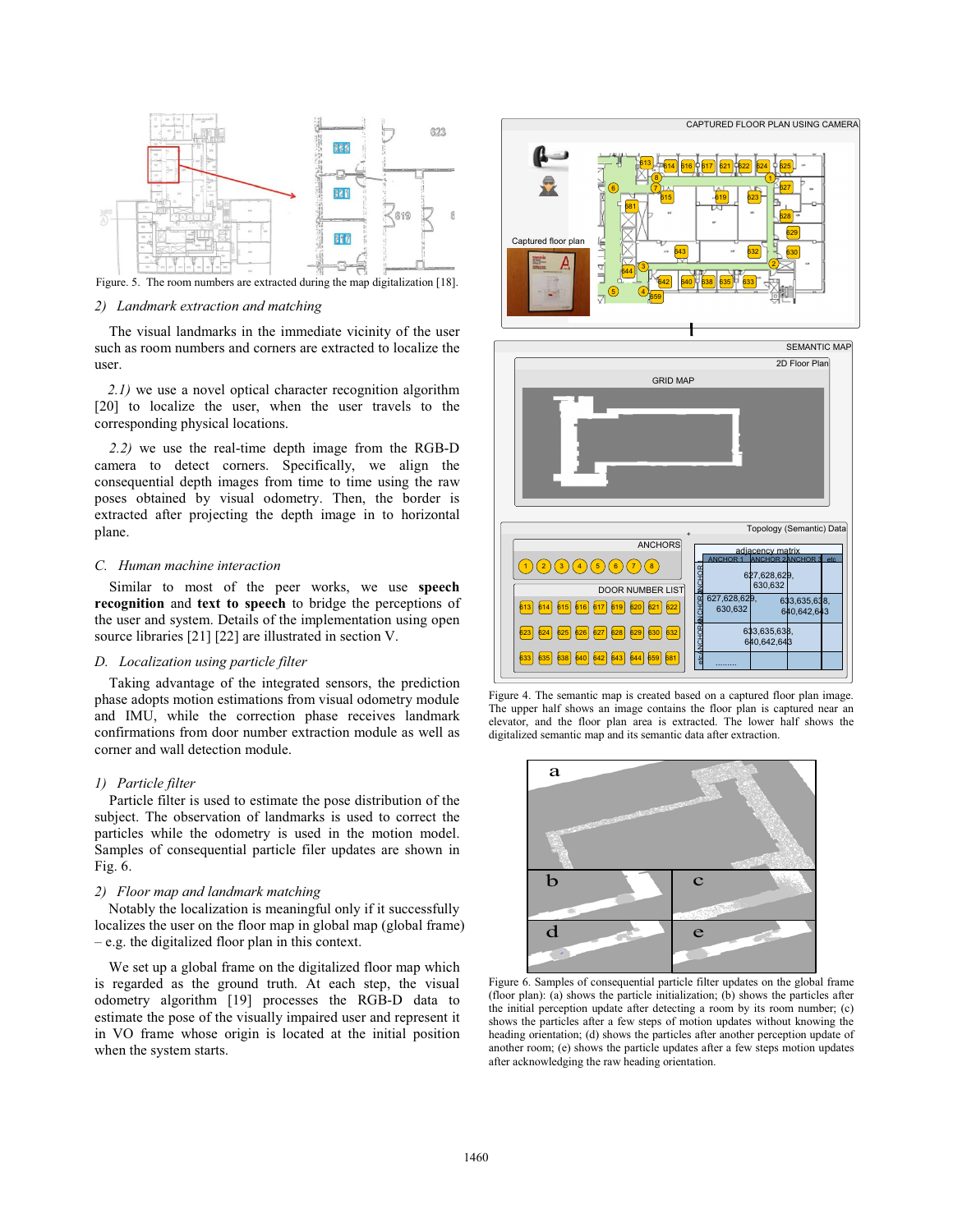In our work, we use room numbers and corners as the landmarks to initialize and correct the translation and rotation matrix, and further refine the rotation matrix using the depth image collected by the RGB-D camera. Consequently, the accumulated drifts are eliminated periodically.

Noting that the visual odometry poses are on the VO frame *A* ; the floor map and its visual landmarks are on the global frame *W* ; the IMU's poses are on the IMU frame *B* . As being widely accepted by the robotics society, we use  ${}^{L}$ **x** to denote the pose in frame  $L$ , composed by the planar position  $L$ **v** and orientation  ${}^{L}\theta$ . Give two frames *W* and *L*, we use  ${}^{w}_{L}T$  to denote the  $3 \times 3$  transformation matrix from *L* to *W*, composed by a translation vector  $\int_{0}^{w} t \text{ and a } 2 \times 2 \text{ rotation}$ matrix  $\binom{w}{L}R$ . Specifically, for a given rotation  $\alpha$ , the corresponding rotation matrix is

$$
R(\alpha) = \begin{bmatrix} \cos \alpha & -\sin \alpha \\ \sin \alpha & \cos \alpha \end{bmatrix}.
$$
 (3)

As shown in Algorithm 1, in the initial period, the system guides the user roaming around, so as to discover and detect landmarks. The user can actively trigger the room number detection of the system by verbal command after he touches a door, while the system passively detects corners.

In the "preliminary" stage, the orientation difference between the VO frame and IMU frames is recorded, as in line 3. While the user is roaming, the pose is updated accordingly, as in line 5~6. If a landmark is detected, and no prior landmark is recorded, it simply records this landmark's positions in both the VO frame and the global frame, as line 8~10. When the next landmark is detected, its corresponding positions in both frames can also be recorded. Consequently, a correspondence can be obtained to calculate the raw pose of the user, as line 12~17. The  $\angle$ (**v**) in line 15 denotes the angle of vector **v**;  $R(\alpha)$  in line 16 denotes the rotation matrix of angle  $\alpha$ . After that, the stage is updated from "preliminary" to "normal". Note that, the door numbers are unique but the walls/ corners are not. Thus, in the preliminary stage, only the door numbers are accepted as landmarks. In line 21~24, the particles are updated based on new detected landmarks.

There are two potential issues causing the orientation drifts. One is that the raw user pose obtained by matching the landmarks on the VO frame and global frame is not accurate. Another is that the particle updates which revises the user pose may incurs accumulative errors. IMU can limit the accumulative drift but cannot do anything with the initial estimation error. Recall that a local planar map (Fig. 3) is kept updating while the user is moving. It is easy to obtain the angle of wall in frame *A* by using border extraction and linear regressions. At the same time, it is feasible to find the surrounding wall's angle in the global frame *W* . Projecting the two angles onto the same frame, it is straight forward to calculate the compensation for orientation correction, as line  $25~\sim~27$  in algorithms 1. This orientation revising is not

frequently triggered: on one hand, it needs to avoid the significant drift of visual odometry caused by lacking visual features; on the other hand, the accumulative orientation drift in a short period is limited since an IMU stays in the loop. Line 29~31 denotes the motion model  $\delta_{trans}$  and  $\delta_{rot}$  update

and the corresponding particles' prediction.

| nd the corresponding particles prediction.<br>Algorithm 1                                                                                                       |
|-----------------------------------------------------------------------------------------------------------------------------------------------------------------|
| 1: Initialization                                                                                                                                               |
| 2:<br>stage $\leftarrow$ preliminary                                                                                                                            |
| 3: ${}^A\theta' = {}^A\theta - {}^B\theta$                                                                                                                      |
| 4: while (undone)                                                                                                                                               |
| updateVisualOdom( ${}^A$ <b>v</b> , ${}^A\theta$ )<br>5:                                                                                                        |
| ${}^A\theta'' \leftarrow {}^A\theta' + {}^B\theta$<br>6:                                                                                                        |
| if (newLandmarkDetected $&$ stage==preliminary)<br>7:                                                                                                           |
| if $\binom{W}{k}$ v'==null)<br>8:                                                                                                                               |
| $W^W$ <b>v</b> ' $\leftarrow$ landmark position on W<br>9:                                                                                                      |
| $A'$ $\mathbf{p}' \leftarrow A' \mathbf{p}$<br>10:                                                                                                              |
| 11:<br>else                                                                                                                                                     |
| $W^W$ <b>v</b> " $\leftarrow$ landmark position on W<br>12:                                                                                                     |
| $\mathbf{u}^A \mathbf{v}^B \leftarrow \mathbf{u}^A \mathbf{v}$<br>13:                                                                                           |
| $\bigcup_{i=1}^W t_i \leftarrow W \mathbf{v}'' - {}^A \mathbf{v}$<br>14.                                                                                        |
| $\alpha \leftarrow \angle(^{W} \mathbf{v}'' - ^{W} \mathbf{v}') - \angle(^{A} \mathbf{v}'' - ^{A} \mathbf{v}')$<br>15:                                          |
| ${}^W_A R \leftarrow R(\alpha)$<br>16:                                                                                                                          |
| stage $\leftarrow$ Normal<br>17:                                                                                                                                |
| 18:<br>end - if                                                                                                                                                 |
| 19:<br>end - if                                                                                                                                                 |
| if (newLandmarkDetected $&$ stage==Normal)<br>20:                                                                                                               |
| 21:<br>if (door  corner)                                                                                                                                        |
| partileCorrectionPhase()<br>22:                                                                                                                                 |
| $_{i}^{W}t \leftarrow$ localizationStateUpdate(partiles)<br>23:                                                                                                 |
| 24:<br>end - if                                                                                                                                                 |
| 25:<br>$if$ (wall)                                                                                                                                              |
| ${}^A\theta' \leftarrow {}^w\theta_{wall} + ({}^A\theta - {}^A\theta_{wall}) - {}^B\theta - \alpha$<br>26:                                                      |
| 27:<br>end - if                                                                                                                                                 |
| 28:<br>end - if                                                                                                                                                 |
| $\left({}^{W}\mathbf{v},{}^{W}\theta\right)_{current} = {}^{W}_{A}T({}^{A}\mathbf{v},{}^{A}\theta'')$<br>29:                                                    |
| $(\delta_{\text{trans}}, \delta_{\text{rot}}) \leftarrow ({}^W\mathbf{v}, {}^W\theta)_{\text{current}} - ({}^W\mathbf{v}, {}^W\theta)_{\text{previous}}$<br>30: |
| 31:<br>partilePredictionPhase()                                                                                                                                 |
| 32: end-while                                                                                                                                                   |

## *E. Path planning and audio guidance*

As long as the adjacency matrix is obtained (see sample in Fig. 5.), it is easy to draw a path to the destination, the details are not discussed here.

Note that there is no need to deliver the very detailed moving guidance to the user since he does not have to follow the optimized trajectory. Visually impaired user is prone to walk with safety, and they don't like the robot style rigid commands. The audio guidance is good enough as long as it can guide the user along a raw path towards the goal. At this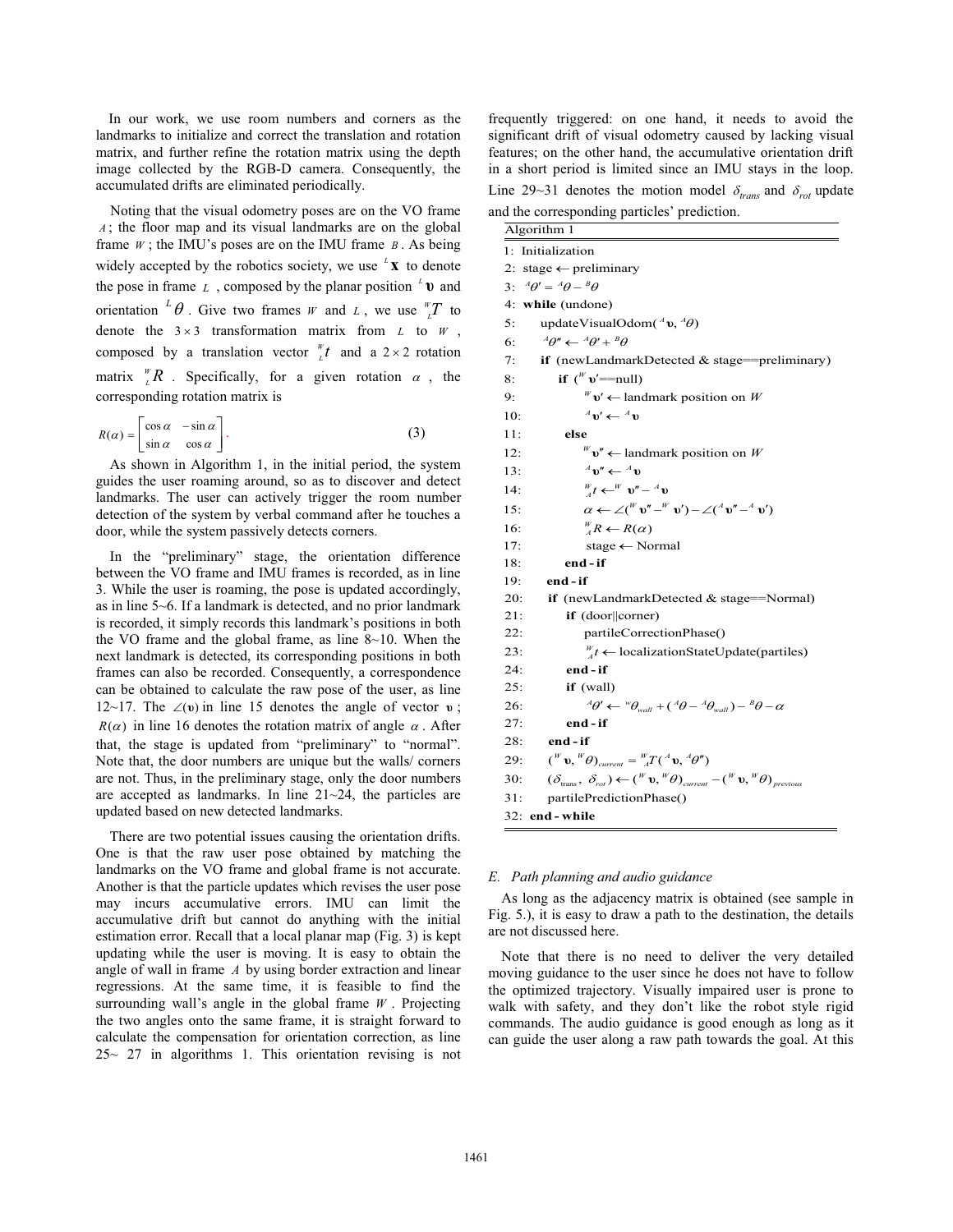moment, the system is unable to guide the user avoiding active objects.

## IV. SYSTEM IMPLEMENTATION AND EXPERIMENTS

In this section, we first illustrate the system implementation in our experiment, and then discuss the conditions and results of the experiments. In order to verify the system, a blind user is participated in experiments, but the data in the following analyses is based on repeated blind fold trials. The experiments are taken place on the ST-Hall sixth floor, groovy school of engineering of CCNY, as shown in Fig. 4.

## *A. System implementation*

The sensors in the system include an ASUS Xtion PRO as RGBD senor, a Phidgets Spatial 3/3/3 as IMU and a Logitech C920 HD camera. We use a Samsung S3 laptop with speaker and microphone and a Lenovo Y510 laptop as processors. The reason of using two laptops is: the Xtion occupies 80% of the bus bandwidth such that the remaining bandwidth is unable to fulfill the demand of the rest devices. As described before, the IMU is sticking on the belt mounted RGBD camera; the camera is wearable as a hat; the laptops are placed in a backpack.

The software is implemented under the platform of the robotics operating system (ROS) in Ubuntu, we use our previous work the ccny-rgbd-tools which is available online to perform visual odometry [19], a wrapped and simplified character appearance and structure modeling [23] to extract room numbers. We use the CMU pocketsphinx-speechrecognition [21] as the speech recognition tool, and use the sound play in audio common package [22] to deliver text to speech commands.

In the experiment, the system is able to identify the following verbal commands from user: "start", "verify door number", and "destination XXX" where XXX denotes a decimal number. And the system is able to deliver the following audio commands: "system ready", "ok, go to XXX", "you are XX meters from the target", "hold on for detection", "you are in front of room XXX", "turn left at the next corner in front", "turn right at the next corner in front", "left turn for XXX degree", "you reach the target" and a number of simple commands, etc.

# *B. Experiment and results*

# *1) Localization drifts*

To quantify the drift in the localization, we have the evaluation designed as follows. An arbitrary path is given on the corridor, as the ground truth indicated on Fig. 7. The subject starts the system localization and walks along the path. The subject intentionally traverses all the landmarks on the path. Finally, the trajectory belief is compared with the ground truth.



Figure 7. An arbitrary route is designed for the test. The blue segments indicate the landmarks to be passively detected alone the path.



Figure 8. The localization drifts against the ground truth in five trial.

As shown in Fig. 8, the localization drifts against the ground truth is collected in five trials. It appears that the drifts are within 0.2 meters in most of the time, which is accurate enough for the navigation. Whenever a new landmark is detected on the way, the drifts can be slightly reduced. The trial in black does not converge in the figure, because the door number detection gave a wrong number on the way. If the landmarks are mis-detected, it takes a while for the particles to re-converge.

*2) Navigation trials*



Figure. 9. The starting positions are marked in red and destinations are marked in blue. For example, the starting position and destination are noted as "1start" and "1dest.", respectively.